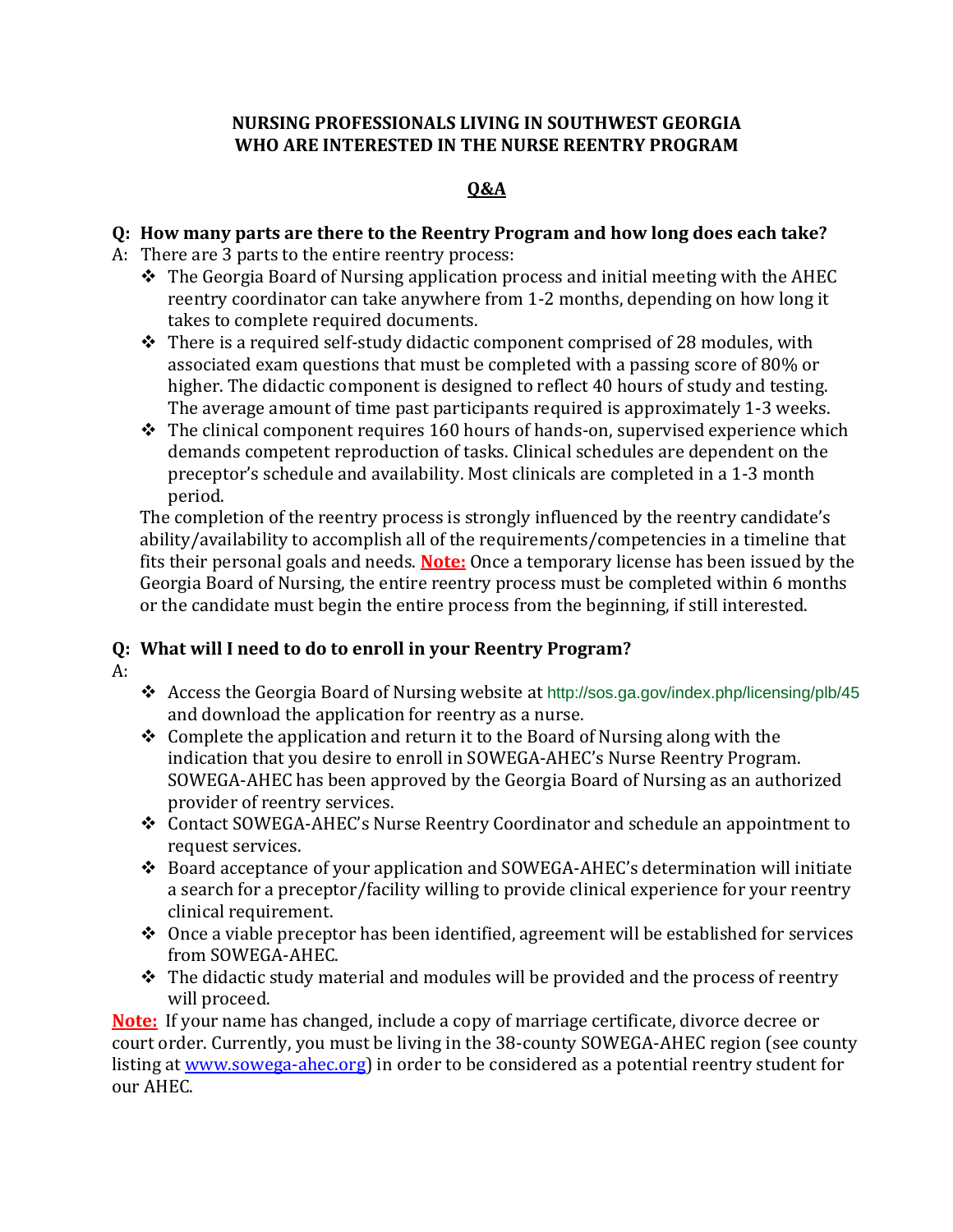### **Q: Who completes Form A, B, and C for the Board of Nursing?**

A: The RN Reentry Coordinator at SOWEGA-AHEC will complete the forms, once you have sent in the rest of the application.

#### **Q: Prior to meeting with the AHEC's nurse reentry coordinator, what do I need to do?** A:

- $\triangleleft$  Get a history and physical exam (within the last 6 months) that states you are in good health. No specific form is needed. A signed statement/letter is acceptable.
- Get PPD or chest X-ray (if history of positive PPD skin test within past 12 months).
- Get Tetanus/Diphtheria (DTaP) booster within past 12 months.
- \* Provide AHEC with proof of current immunizations for: MMR (or Rubella titer), Polio, DTaP, Varicella virus, and Hepatitis B series. Positive antibody titers are acceptable. If you have not had the Hepatitis-B series, begin series immediately, or you may decline by submitting a waiver.
- Provide proof of current American Heart Association or American Red Cross CPR certification. The "Provider" version is preferred. This must be valid for the entire reentry supervised practice time period.

# **Q: How long will the entire reentry program take?**

A: It takes anywhere between two to six months, depending on your time management and availability during the didactic (self-study) and clinical components.

# **Q: After I meet with the AHEC's reentry coordinator, how soon can I begin?**

A: Contact the AHEC when the Board of Nursing issues your temporary license online. Estimates are made based on the success of obtaining a valid preceptor and that preceptor's availability. Once a preceptor is identified, agreement for services can be arranged and you can receive the materials for your didactic studies.

## **Q: How does the didactic portion work?**

- A: You receive a 28-module self-study notebook from AHEC.
	- You will take a test after each module.
	- $\cdot$  Submit all 28 tests when you have completed all the modules. You must pass with a minimum score of 80% on each module in order to move into the clinical phase.
	- The tests are open book.
	- $\hat{\mathbf{v}}$  There is no penalty for failure to pass a module with 80% or higher score. If you do not pass a module, you can restudy the module and retake the test.
	- $\cdot$  We are trying to ensure that you have regained basic knowledge in each of the 28 areas.

# **Q: What is the cost for the entire program?**

- A: The total cost of the RN Reentry Program through SOWEGA-AHEC is \$800.
	- $\div$  \$400 is expected at the time an agreement is legally entered into between SOWEGA-AHEC and the reentry candidate.
	- $\div$  \$400 is expected before the first day of clinical rotation.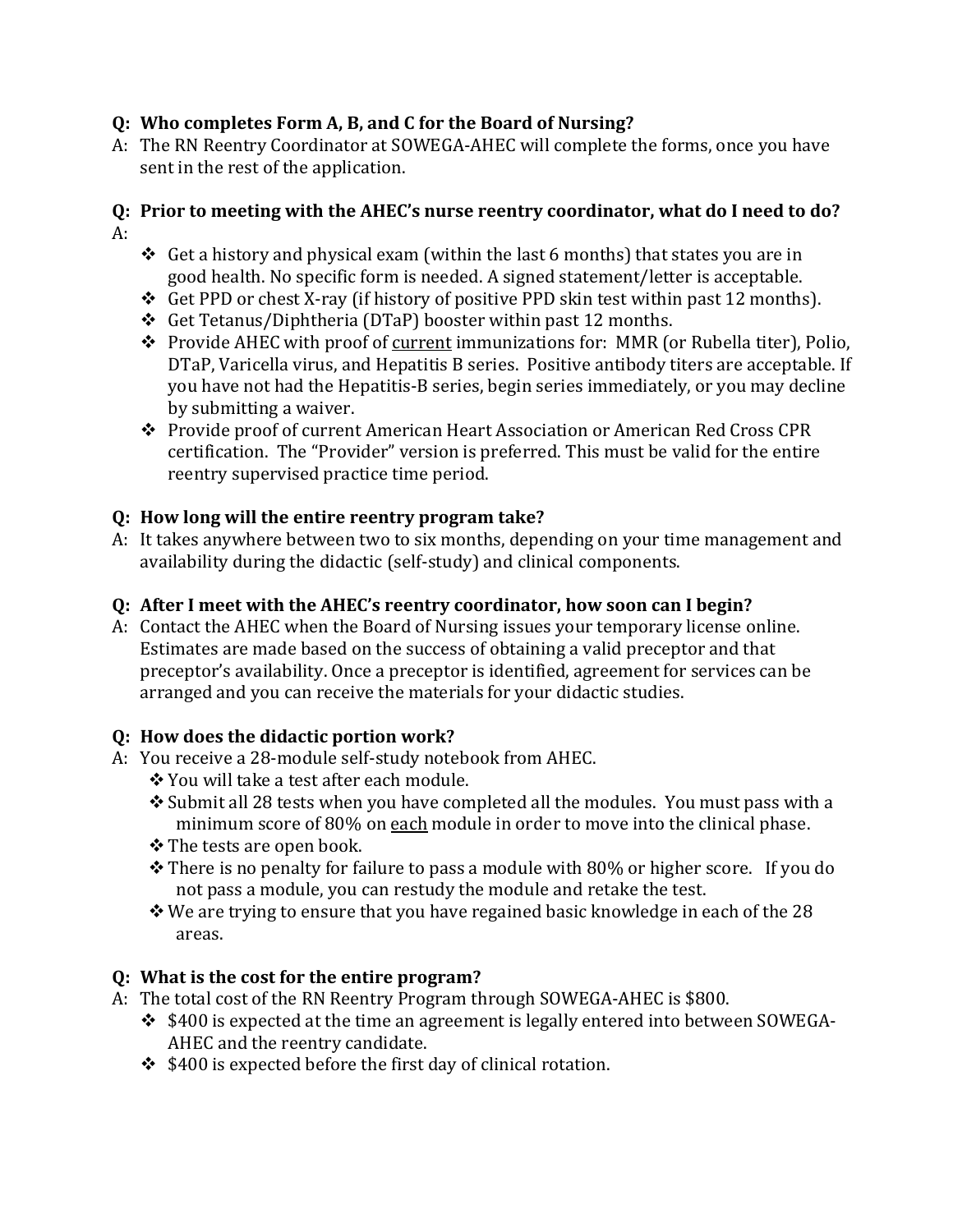### **Q: Are there any other costs associated with the program?**

A: You will have to pay for your immunizations, physical exam, malpractice insurance, CPR certification, background check, the Board of Nursing's application fee, Jurisprudence Exam fees, drug screening that may be required by the clinical site, and shipping costs if curriculum is mailed to you. **Note:** Expenses incurred during clinical rotations may include transportation, meals, uniforms/clothing, and housing needs.

### **Q: How often will I meet with AHEC Reentry Coordinator?**

- A: At least 2 times:
	- $\cdot \cdot$  The first time will be when the reentry request is initiated and the agreement for services is entered into.
	- \* Then, at the end of your clinical rotation (usual the last clinic day). The Georgia Board of Nursing Forms B and C require notarization, so the Reentry Coordinator needs to be present, along with the preceptor.
	- **Note:** You can expect the coordinator to also communicate with you via phone, text, mail and email, as needed.

### **Q: I have not practiced in the last four years, do I need a reentry program?**

A: The Georgia Board of Nursing states: "Applicants that cannot document three months or 500 hours of licensed practice as a registered nurse within the last four years immediately preceding the date of application must complete a Board-approved reentry program."

#### **Q: I have not practiced for years, do you think I can do this?**

- A: Yes! We have been doing this for >12 years and have had nurses who have been out of nursing for as many as 17 years who have been successful in completing the program and obtaining employment as a nursing professional. Effective January 2017, as an added incentive, Georgia RN's are invited to apply for a multi-state license in which 28 states participate.
- **Q: What if I do not finish the Reentry program within the six months in which my temporary license has been issued?**
- A: You must reapply to the Board of Nursing and start the process over from the beginning.

## **Q: Who actually contacts the facility to obtain a preceptor?**

A: The AHEC's Nurse Reentry Coordinator will work with you to identify someone at an appropriate hospital, surgical center, Primary Care clinic, or Public Health Department setting who is qualified and willing to precept your clinical rotation. You may initiate contact with a specific facility. Be aware that you may need to meet with the facility's human resources or education director to ascertain their partnership.

## **Q: Do I have to do the 160 hours in a hospital**?

A: No. the Board allows for clinical experiences to be obtained in a variety of settings, to include hospitals, Primary Care clinics, surgical centers, and Public Health departments. The appropriate facility for your clinicals will be tailored to your professional goals.

## **Q: May I have more than one clinical preceptor for my experience?**

A: No.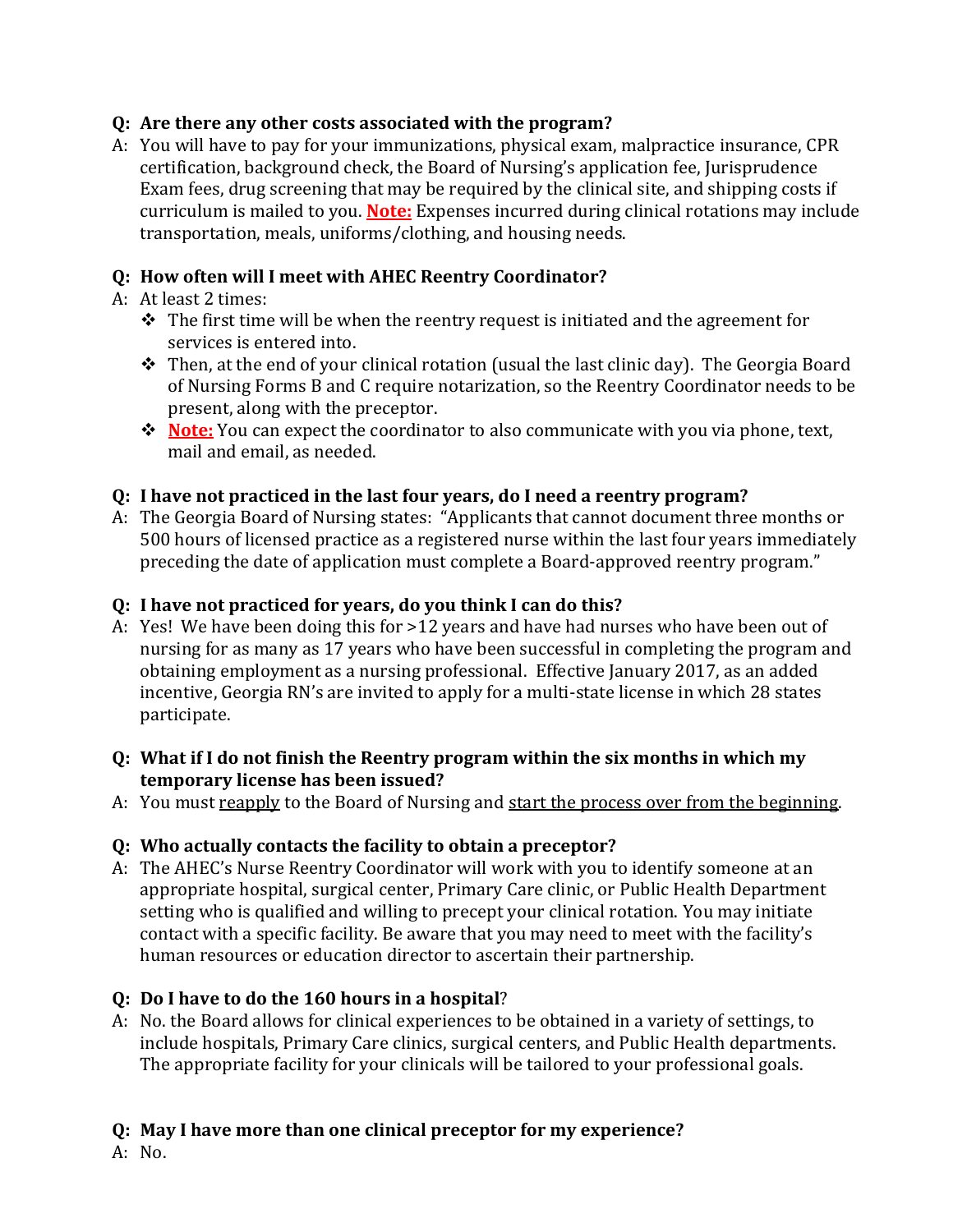#### **Q: What role does the clinical site play?**

- A:
- \* They allow you to attend their facility's orientation (the orientation does not count towards your required 160 hours).
- $\cdot \cdot$  They identify a qualified RN, who has practiced at least 1.5 years in his/her role, to supervise you.
- $\cdot$  They allow you to spend 160 hours of supervised time in the facility in order to help you reenter the workforce. You will not get paid while doing the 160 hours of clinicals. This is not a shadowing experience. You can expect to function as a licensed nurse once competency of a task has been established.

## **Q: Will I have to have a criminal background check?**

- A: Each institution requires some type of background check. We will inform you of how to proceed once the institution has been identified. Also, the Georgia Board of Nursing requires a criminal background check from a specific venue, in addition to what the institution may require.
- **Q: Is an institution obligated to let me do the clinicals if something negative shows up in my background check?**
- A: No.

### **Q: Who arranges the actual hours I will work during my clinicals?**

A: You and the preceptor work together to make those arrangements, but you must document the actual days and hours worked and submit that information to AHEC at the end of your clinicals.

#### **Q: Will the facility require that I work for them once I finish the Reentry Program?**

A: No, but they are probably hoping that their investment in you will yield future employment at their facility. While there is no obligation by either party to continue a working relationship, facilities do tend to offer competent reentry nurses employment opportunities.

#### **Q: Are there certain competencies I must demonstrate during the clinical experience?**

A: Yes. You and your preceptor will be given a copy of the competencies that are expected to be demonstrated for that specific type of facility.

## **Q: Do I have to work 12-hour shifts?**

A: Most hospital nurses have schedules with 12 hour shifts. While 12 hour shifts are not mandatory, effective training occurs with 8 - 12 hour shifts. Plan on a minimum of 8 hours per shift. Coordination of your shift will ultimately be between you and your preceptor.

#### **Q: If I work 7AM to 3PM and take 30 minutes for lunch, how many hours will I get credit for towards the needed 160 hours?**

A: 7.5 hours. Lunches and breaks do not count as part of the 160 hours.